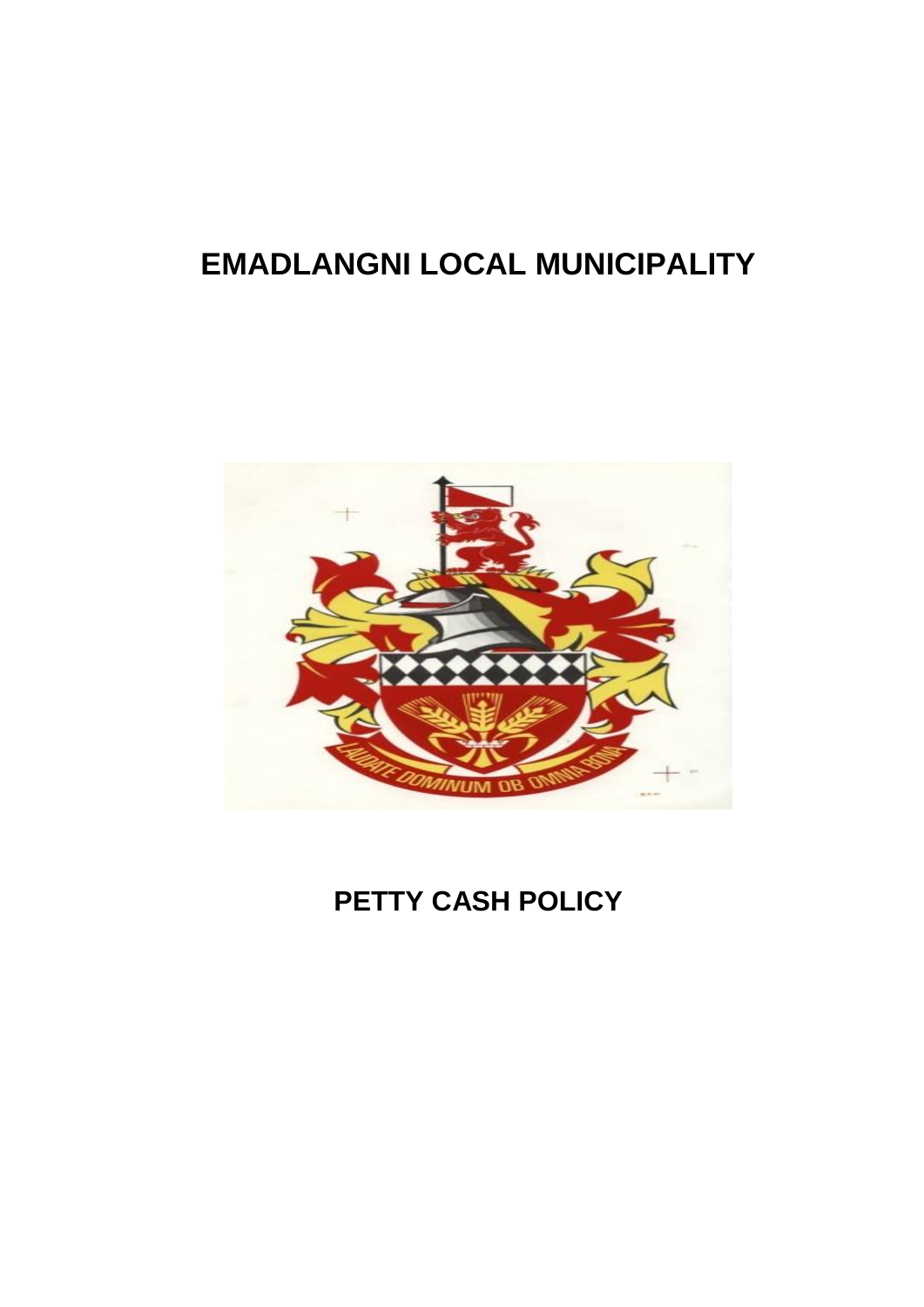### <span id="page-1-0"></span>**TABLE OF CONTENTS**

| $\mathbf 1$    |  |
|----------------|--|
| $\overline{2}$ |  |
| 3              |  |
| $\overline{4}$ |  |
| 5              |  |
| 6              |  |
| $\overline{7}$ |  |
| 8              |  |
| 9              |  |
| 10             |  |
| 11             |  |
| 12             |  |
| 13             |  |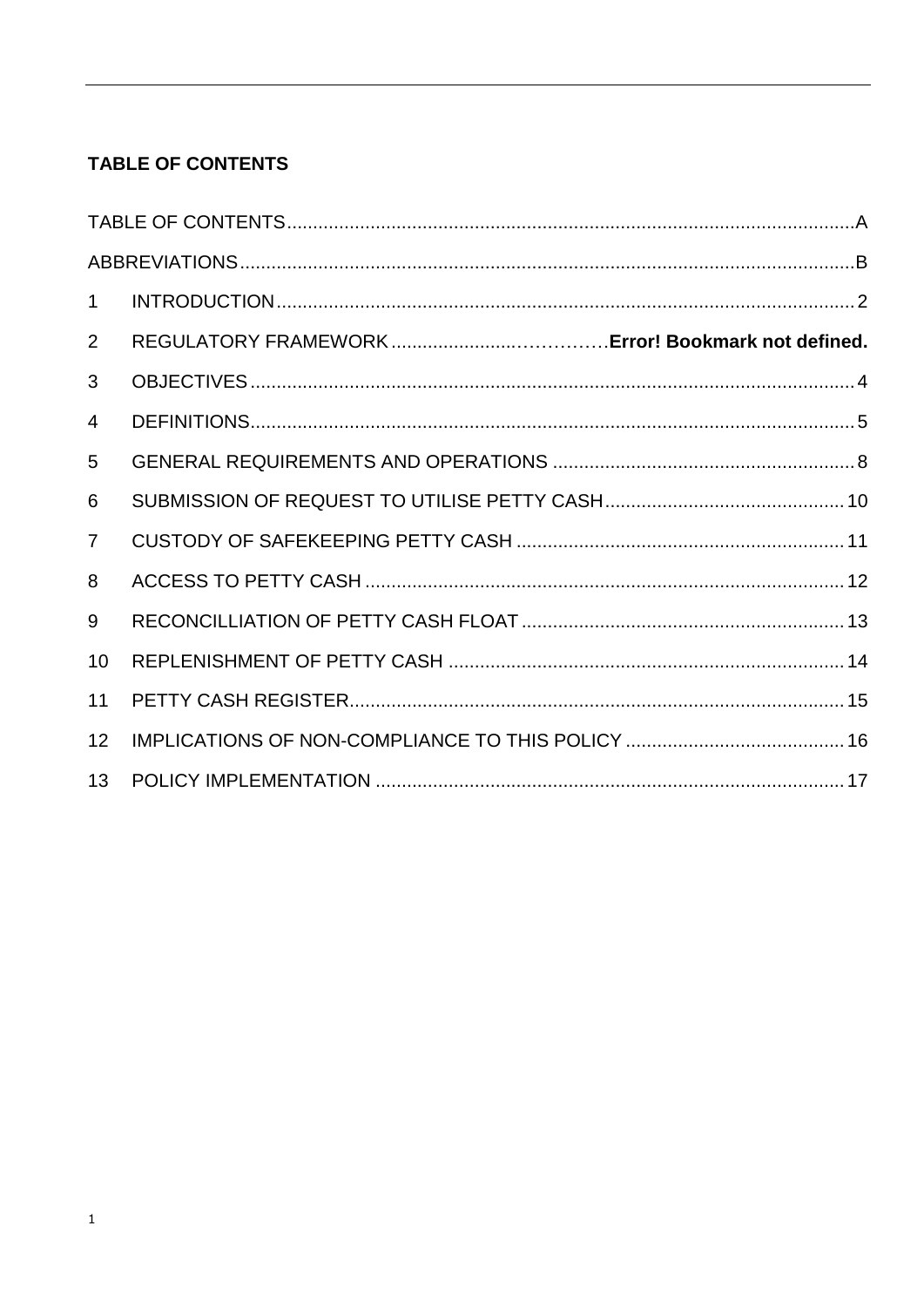#### <span id="page-2-0"></span>**ABBREVIATIONS**

- ELM Emadlangeni Local Municipality
- AO Accounting Officer
- ASB Accounting Standards Board
- CFO Chief Financial Officer
- HOD(SO) Head of Department (Senior Official)
- FO Finance Officer
- FM Finance Manager
- MFMA Municipal Finance Management Act (No. 56 of 2003)
- MSA Municipal Systems Act (No. 32 of 2000)
- SCM Supply Chain Management
- VAT Value Added Tax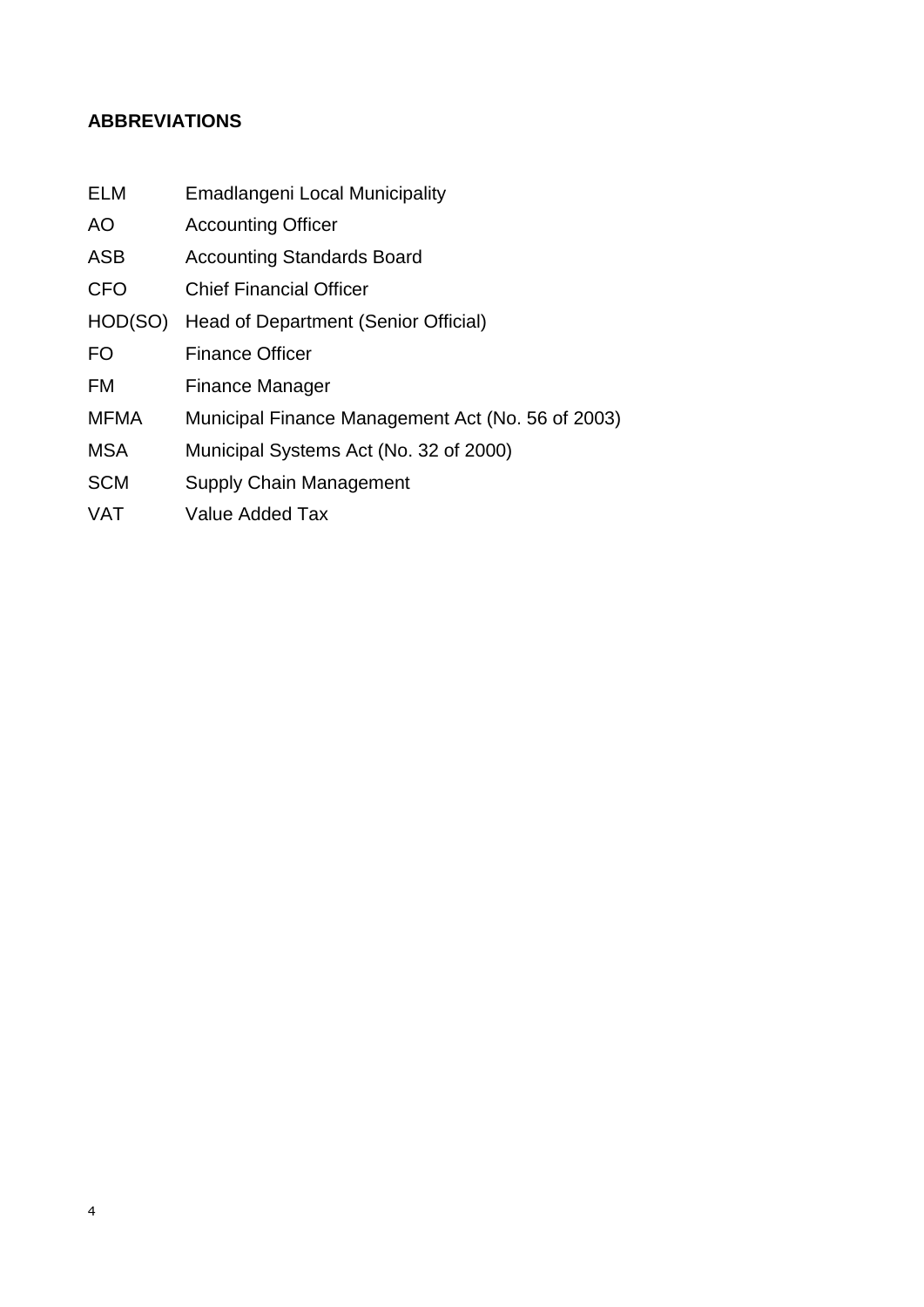#### <span id="page-3-0"></span>**1. INTRODUCTION**

In terms of the Municipality's Supply Chain Management policy under Sub-paragraph 12 (1) (a), purchases from R0 up to R2000 (inclusive of VAT) to be procured using petty cash, therefore the Emadlangeni Municipality adopts then following petty cash policy.

In terms of section 65 of MFMA, the accounting officer of a municipality is responsible for the management of the expenditure of the municipality in an effective and controlled manner. The accounting officer delegates authority to the Chief Financial Officer.

#### **2. REGULATORY FRAMEWORK**

Section 217 of the Constitution of the Republic of South Africa requires an organ of state to contract for goods or services in accordance with a system which is:

- fair;
- equitable;
- transparent;
- competitive; and
- cost effective.

In support of the Constitutional objectives the Municipal Finance Management Act No 56 of 2003 (hereafter MFMA) section 110 require successful implementation of the supply chain management process. Section 111 of the MFMA requires that each municipality and municipal entity must have and implement a supply chain management policy.

In the development of such a policy guidance is provided in the Municipal Supply Chain Management Regulations published under GN868 in Government Gazette 27636 30 May 2005 as well as National Treasury Circulars/Guidelines. The framework to determine the Preferential Procurement Policy it is prescribed in the Preferential Procurement Policy Framework Act 2000 (Act No. 5 of 2000).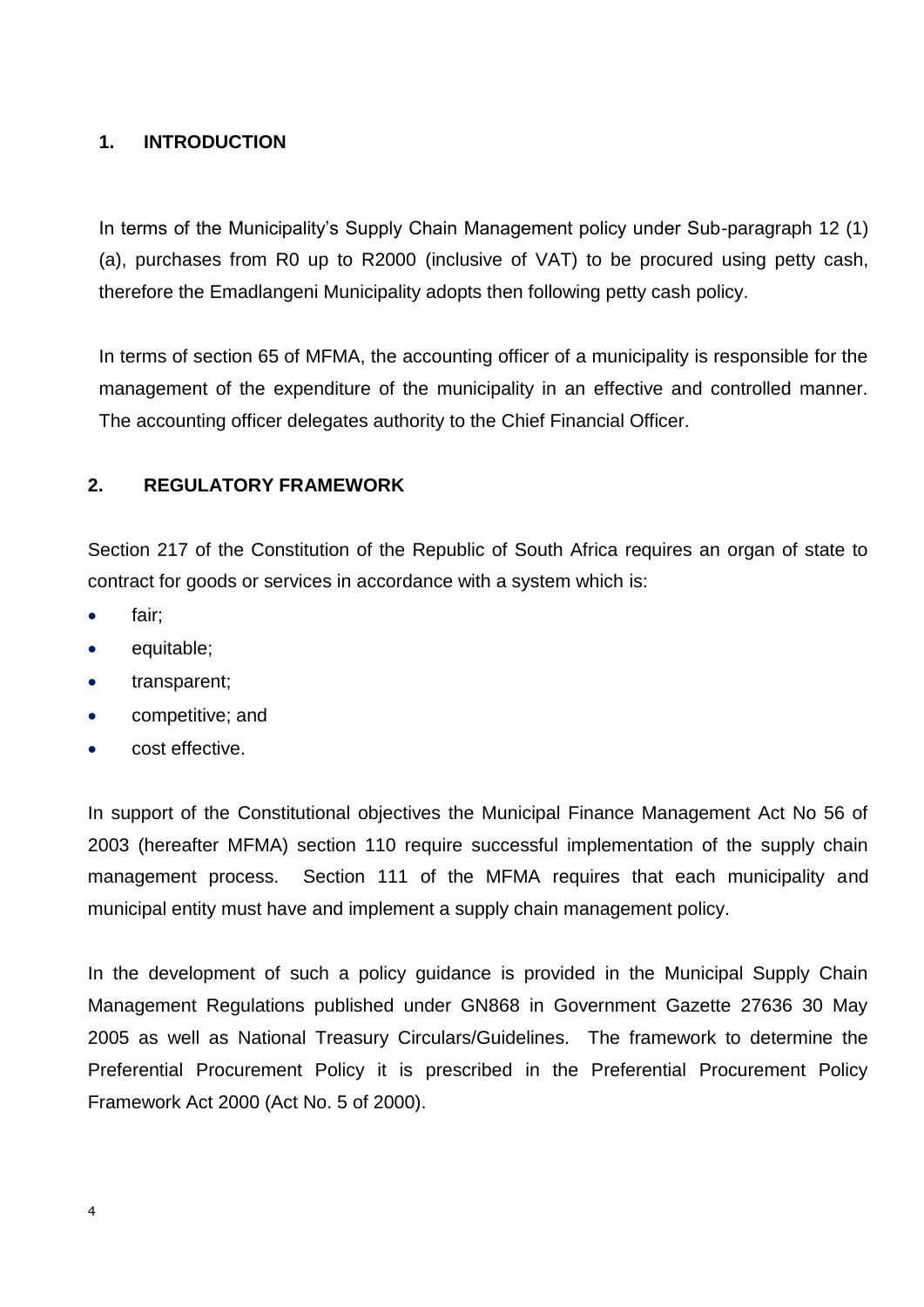#### **3. OBJECTIVES**

Compliance with the regulatory framework in terms of the relevant legislation is required.

#### **4. DEFINATIONS**

In this Petty Cash policy**,** unless the context otherwise indicates, a word or expression to which a meaning has been assigned in the Local Government Municipal Finance Management Act, 2003 (Act No 56 of 2003), has the meaning so assigned, and:

**"CFO"** means the person who is appointed by the Council as the Chief Financial Officer for the Municipality and his delegates

**"Channel(s)"** means the line of communication commencing with the Finance Officer for supply chain management to the Chief Financial Officer to the Municipal Manager and to council;

**"Close Family Members"** means a person's spouse, children, parents or brothers and sisters;

**"Code of Conduct"** means the code of conduct attached to this policy as Annexure …;

**"Council"** means the Municipal Council of the eMadlangeni Local Municipality, its legal successors in title and its delegates;

**"Delegating Authority"**, means the Council, Municipal Manager, councillor or other employee to whom original powers were assigned in terms of legislation, and in relation to a subdelegation of a power, means that delegated body;

**"Delegation"** means the issuing of a written authorisation by a delegating authority to a delegated body to act in his stead, and in relation to a duty, includes an instruction or request to perform or to assist in performing the duty, and **'delegate'** and **'sub-delegate**' has a corresponding meaning;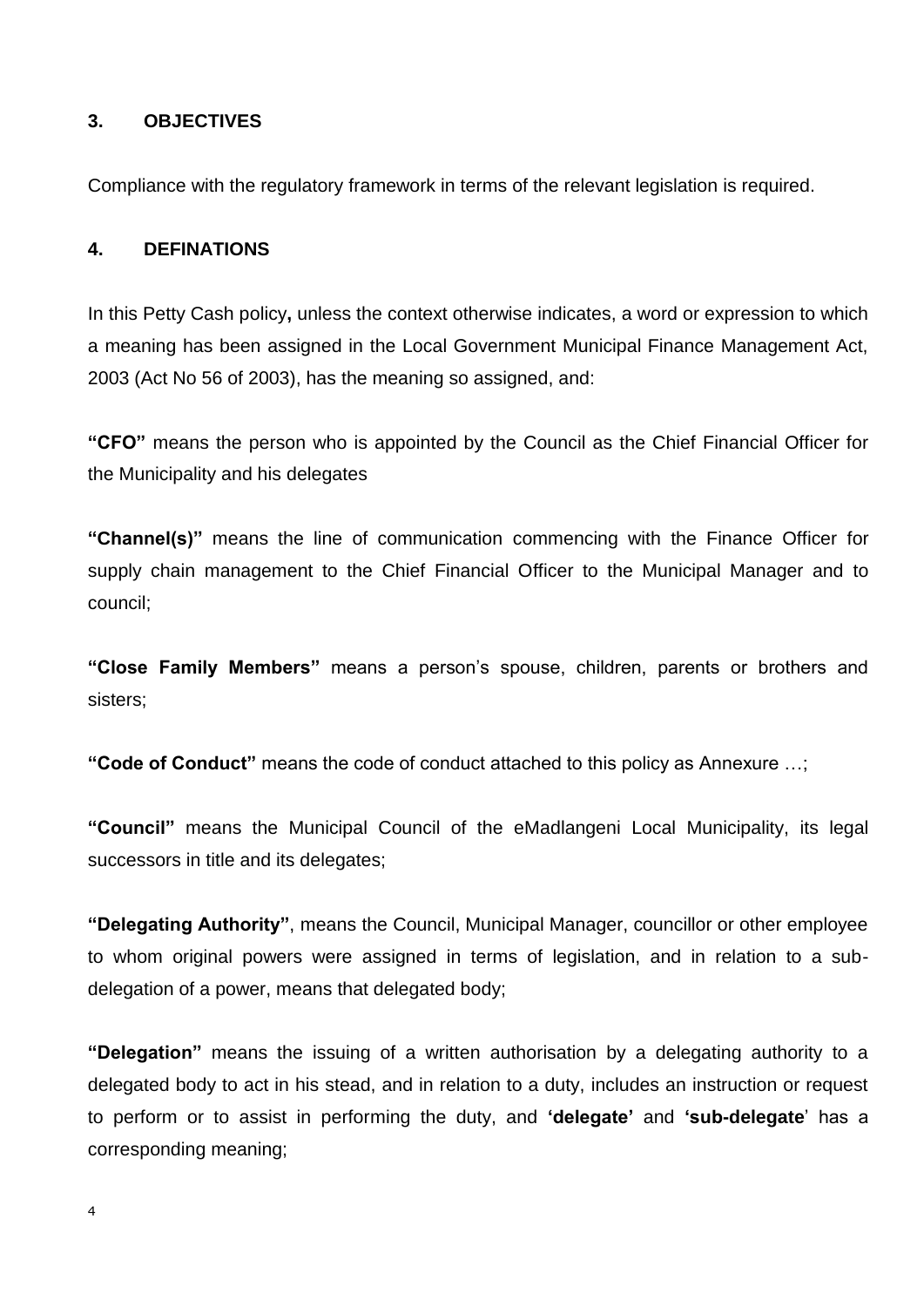**"Delegated body"** in relation to the delegation of a power means the person to whom a power has been delegated by the delegating authority in writing;

**"Employee"** means any person other than an independent contractor who:

- works for another person or for the State and who receives, or is entitled to receive any remuneration; and
- in any manner assist in carrying on or conducting the business of an employer

**"Emergency"** means an unforeseeable and sudden event, with material harmful or potential harmful consequences for the municipality that requires immediate action;

**"Employer"** means the Emadlangeni Local Municipality, a municipality established in terms of the provisions of section 12 of the Local Government: Municipal Structures Act, 1998 (Act No 117 of 1998);

**"Equity Ownership"** means the percentage of an enterprise or business owned by individuals or, in respect of a private company, the percentage of a company's shares that are owned by individuals, who are actively involved in the management of the enterprise or business and exercise control over the enterprise or business, commensurate with their degree of ownership at the closing date of the bid;

**"Director"** means an executive director directly accountable to the Municipal Manager, appointed in terms of section 57 of the Systems Act, including the Chief Financial Officer;

**"Goods"** means those raw materials or commodities which are available for general sale;

#### **"In the service of the state"** means to be:

- a member of :
	- o any municipal council
	- o any provincial legislature; or
	- o the National Assembly or the National Council of Provinces;
- a member of the board of directors of any municipal entity;
- an employee of any municipality or municipal entity;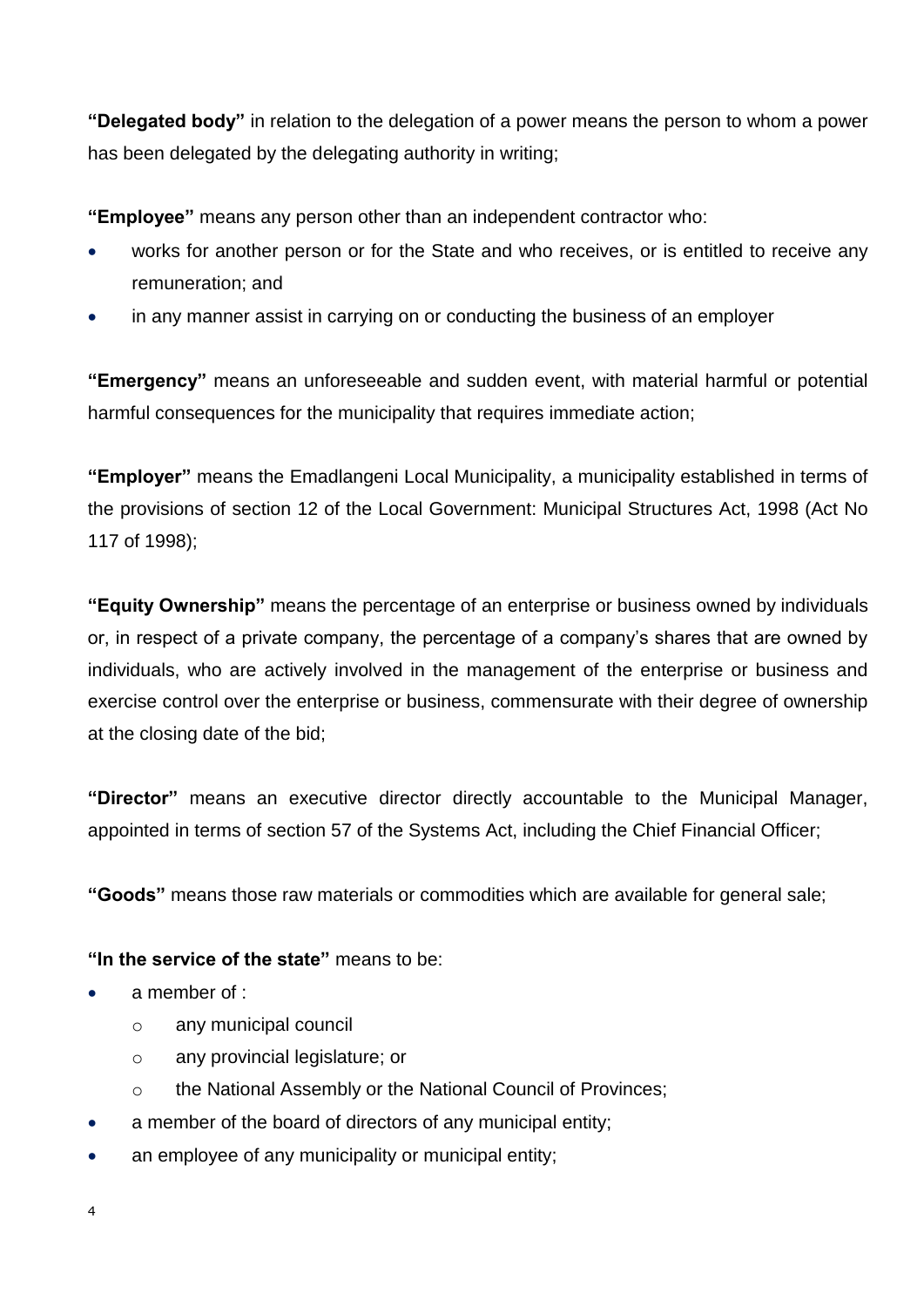- any employee of any national or provincial department, national or provincial public entity or constitutional within the meaning of the Public Finance Management act, 1999 (Act No.1 of 1999);
- a member of the accounting authority of any national or provincial public entity; or
- an employee of Parliament or a Provincial Legislature.

**"Local Business" or "Local Firm"** means service providers with active offices in the Municipality, which shall be interpreted on the basis of whether the offices are utilized for the goods or services to be procured, and whether the majority shareholders are local;

**"Management"** refers to the membership of any board or similar governing body which is charged with the day-to-day management control of the enterprise / business. This entails the power to determine policies and direction of economic activities and resources;

**"MFMA"** means the Local Government: Municipal Finance Management Act, 2003 (Act No 56 of 2003);

**"Municipal Manager"** means the person who is appointed by the Council as the head of the administration and as accounting officer for the Municipality in accordance with section 82 of the Structures Act and his delegates;

**"Municipality"**, means the Emadlangeni Local Municipality, and when referred to as:

- an entity, means a municipality as described in section 2 of the Systems Act; and
- a geographic area, means the municipal area determined in terms of the Local Government: Municipal Demarcation Act, 1998 (Act No 27 of 1998);

#### **"Organ of State"** means –

- any department of state or administration in the national, provincial or local sphere of government; or
- any other functionary or institution:
	- o exercising a power or performing a function in terms of the Constitution or a provincial constitution; or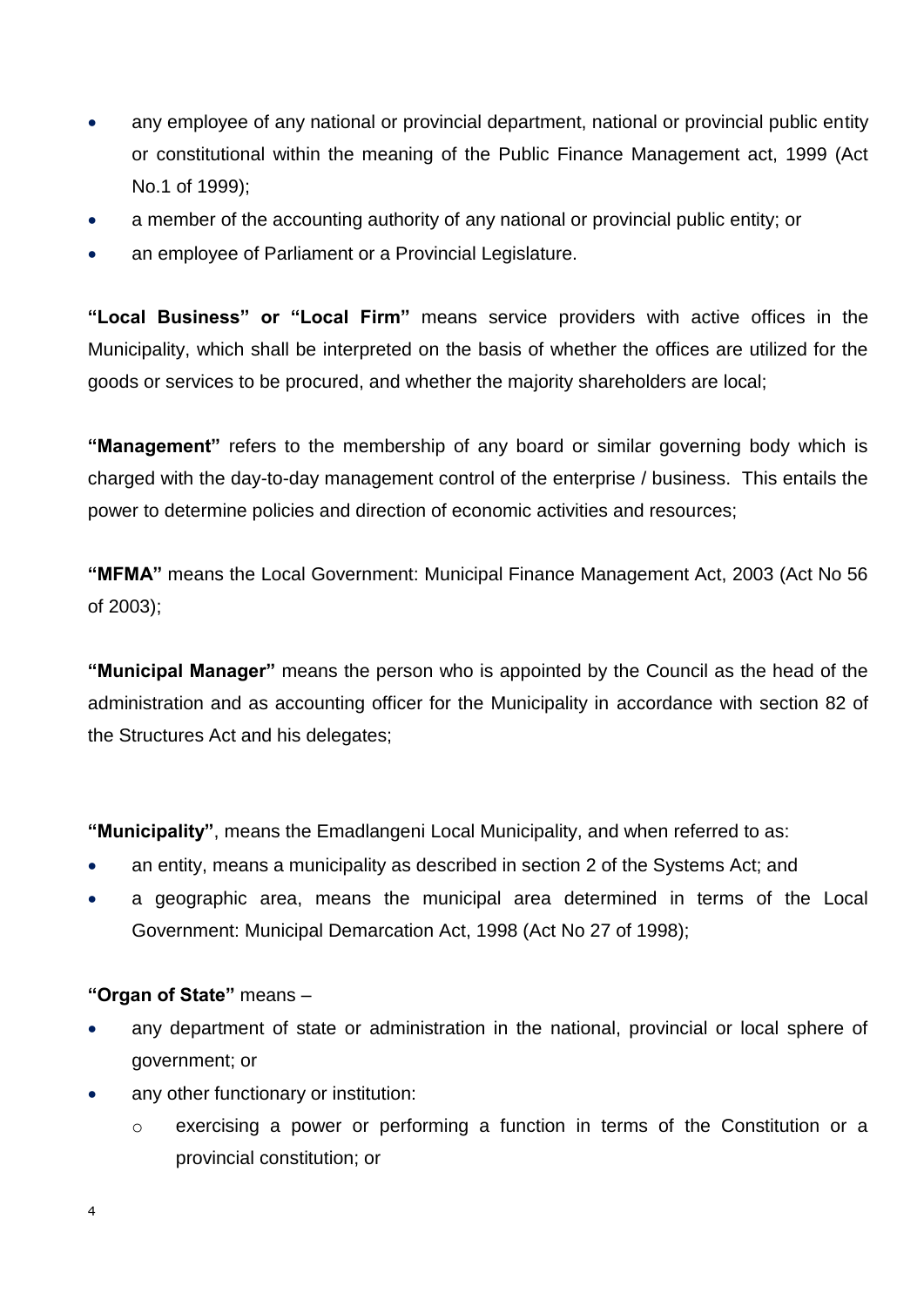o exercising a public power or performing a public function in terms of any legislation, but does not include a court or a judicial officer;

**"Person"** includes reference to juristic person;

**"Preferential Procurement Legislation"** means the Preferential Procurement Policy Framework Act, 2000 (Act No 5 of 2000) and its associated Preferential Procurement Regulations, and the Broad-Based Black Economic Empowerment Act, 2003 (Act No 53 of 2003);

**"Procurement**" means a process of preparing, negotiating and concluding a contract, whether in writing or verbally, which involve the acquiring of goods, services and engineering and constructions works or any combination thereof, or the acquiring of capital assets or any rights in respect of the above, by means of a purchase, lease or donation;

**"Procuring"** has a similar meaning;

**"Rand Value"** means the total estimated value of a contract in rand denomination which is calculated at the time of quotation and bid invitations and includes all applicable taxes and excise duties;

**"SCM Sub-Directorate"** means the Supply Chain Management Sub-directorate which is under the management and control of the Chief Financial Officer, and that is responsible for the implementation and management of the SCM Policy;

**"Services"** means the provision of labour and work carried out by hand, or with the assistance of plant and equipment, including the input, as necessary, of knowledge based expertise;

**"Service Provider"** means a current or potential supplier, manufacturer, contractor, vendor, agent or consultant;

**"SMME's"** means small, medium and micro enterprises in the supply chain management system of the Municipality;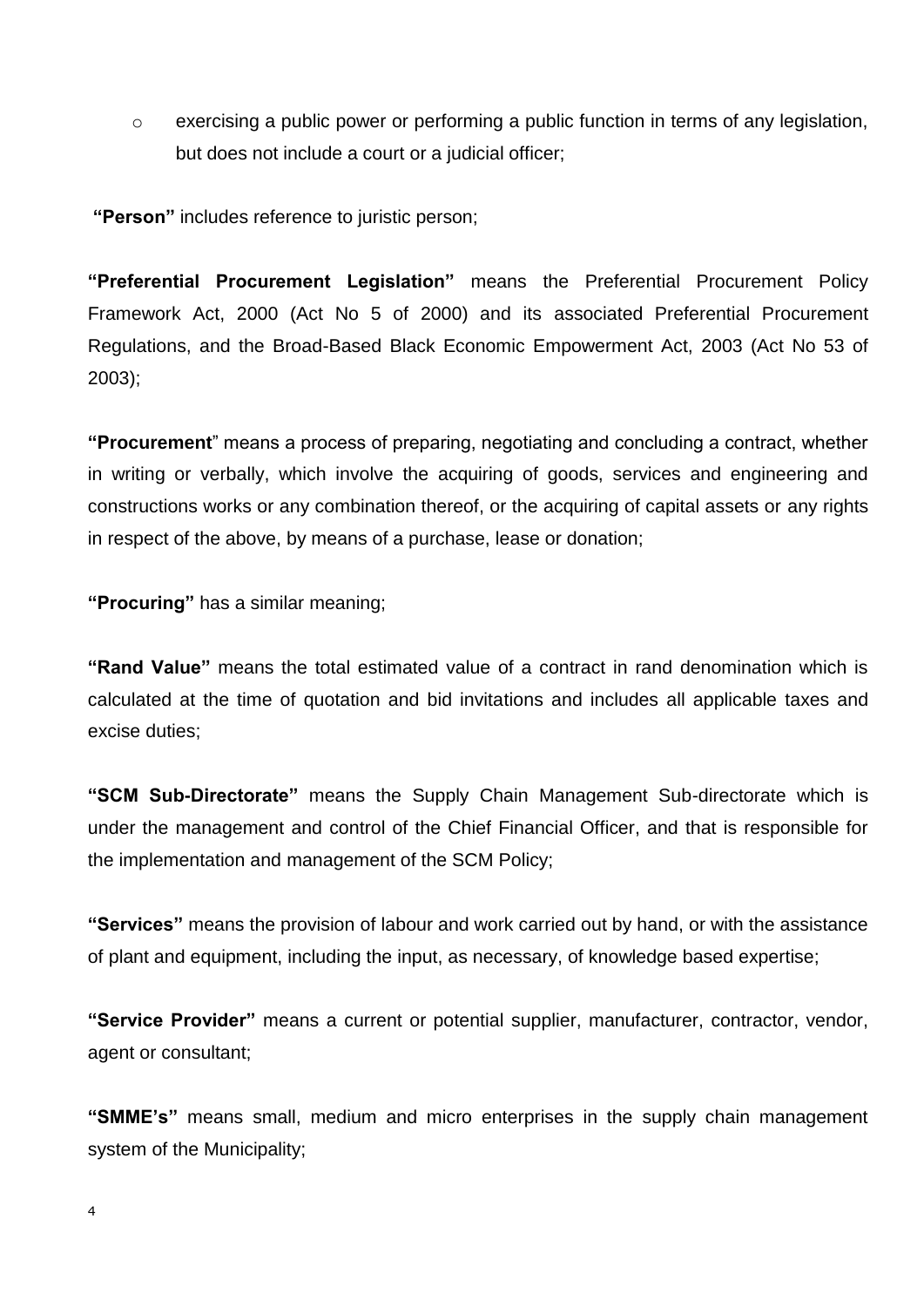**"Structures Act"** means the Local Government: Municipal Structures Act, 1998 (Act No 117 of 1998);

**"Systems Act"** means the Local Government: Municipal Systems Act, 2000 (Act No 32 of 2000);

"**Petty Cash**" means a relatively small amount of cash kept at hand for making immediate payments for miscellaneous small expenses;

"**Petty Cash Float**" means the total sum of Petty Cash which has been granted to a Finance Officer;

**"Expenditure Accountant"** means an employee made responsible for the day to day operating of the Petty Cash Float;

"**Reconciliation**" is the process of comparing information with the relevant documentation and receipts;

"**Sub-Advances**" means a relatively small amount of cash, made available by the Finance Officer on request to buy miscellaneous small items

#### **5. GENERAL REQUIREMENTS AND OPERATIONS**

- 5.1.1 The submission must be completed and authorized by the Head of Department, and then forwarded to the Finance Manager for reviewal and approval by Chief Financial Officer.
- 5.1.2 Authority to recommend and approve submission can be delegated in writing and appointment letter must be kept in safe custody for audit purposes.
- 5.1.3 All submissions regarding the request to utilize petty cash must be forwarded to the Finance Department two days before the date on which the petty cash is required. Poor planning will not be justifiable reason to deviate from this provision.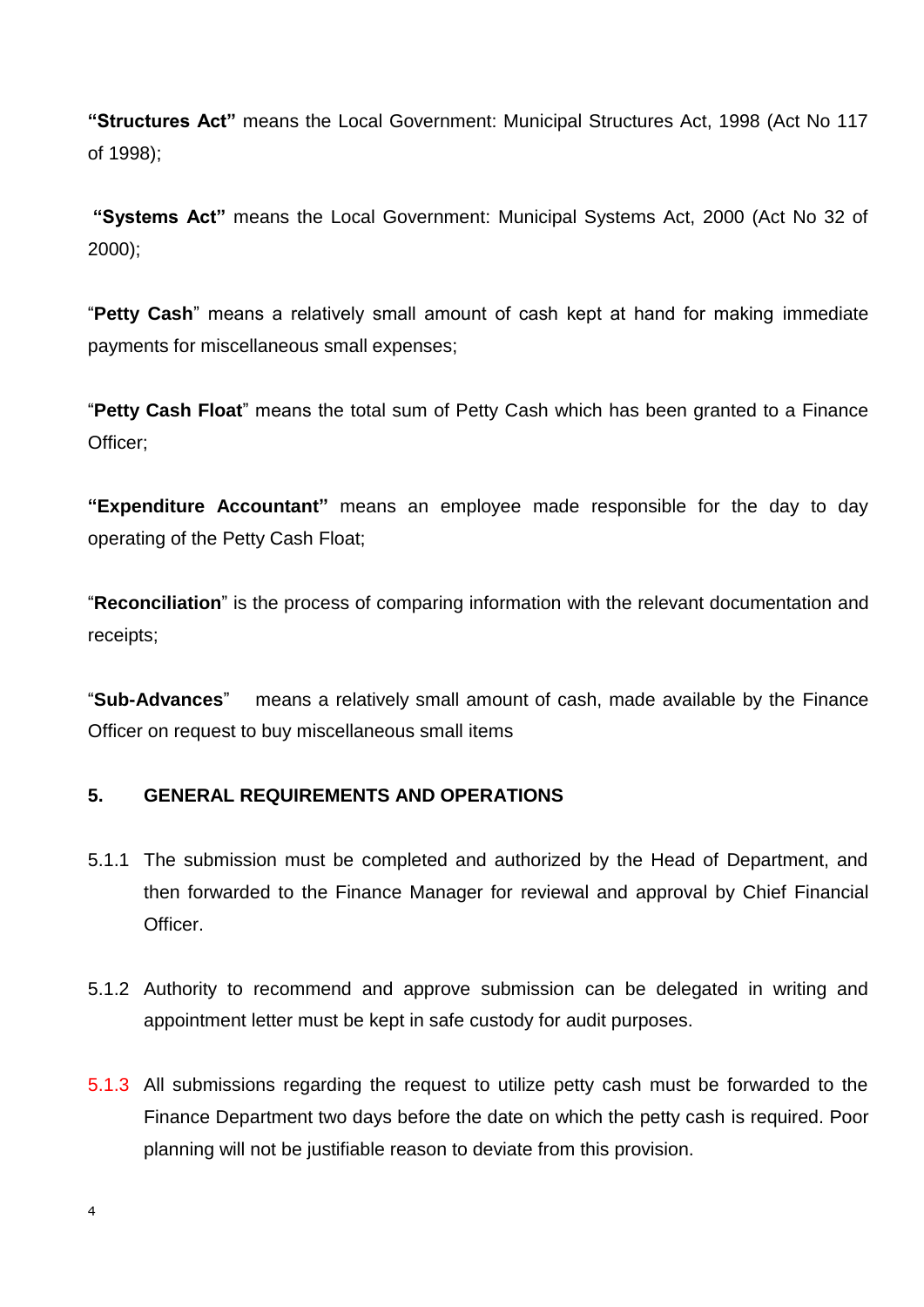- 5.1.4 No purchases of goods or services may take place before the approval to use petty cash is granted by the Chief Financial Officer or the delegated official, except in the case of urgent and emergencies in which case the Municipal Manager will have to give permission to proceed with the transaction.
- 5.1.5 The Chief Financial Officer or any other delegated senior finance official may make surprise inspections of the petty cash as he/she deems fit to do so, at least quarterly.
- 5.1.6 A petty cash requisition form must be used for all petty cash purchases. These forms shall be pre-numbered and recorded accordingly in the petty cash register.

The petty cash requisition form must include the following:

- (i) Reason for petty cash;
- (ii) Amount requested (not exceeding R200 per person, per day);
- (iii) Vote number;
- (iv) Person requesting an item; and
- (v) Authorised by Head of Department.
- 5.1.7 Urgent and emergency cases will be accommodated where immediate action is required to avoid a dangerous or life-threatening situation, misery or want or any other cases which may require immediate action to be taken to proactively avoid a negative impact on service delivery.
- 5.1.8 The use of petty cash float is strictly confined to individual cash purchases of up to a maximum of R200.00 per transaction per day, unless authorized by the Chief Financial Officer.
- 5.1.9 The expenditure with regard to petty cash purchases shall not be deliberately split into more than one transaction to avoid the said limit.
- 5.1.10 Original invoices or cash slips must be submitted to the official responsible for petty cash after such purchases have taken place.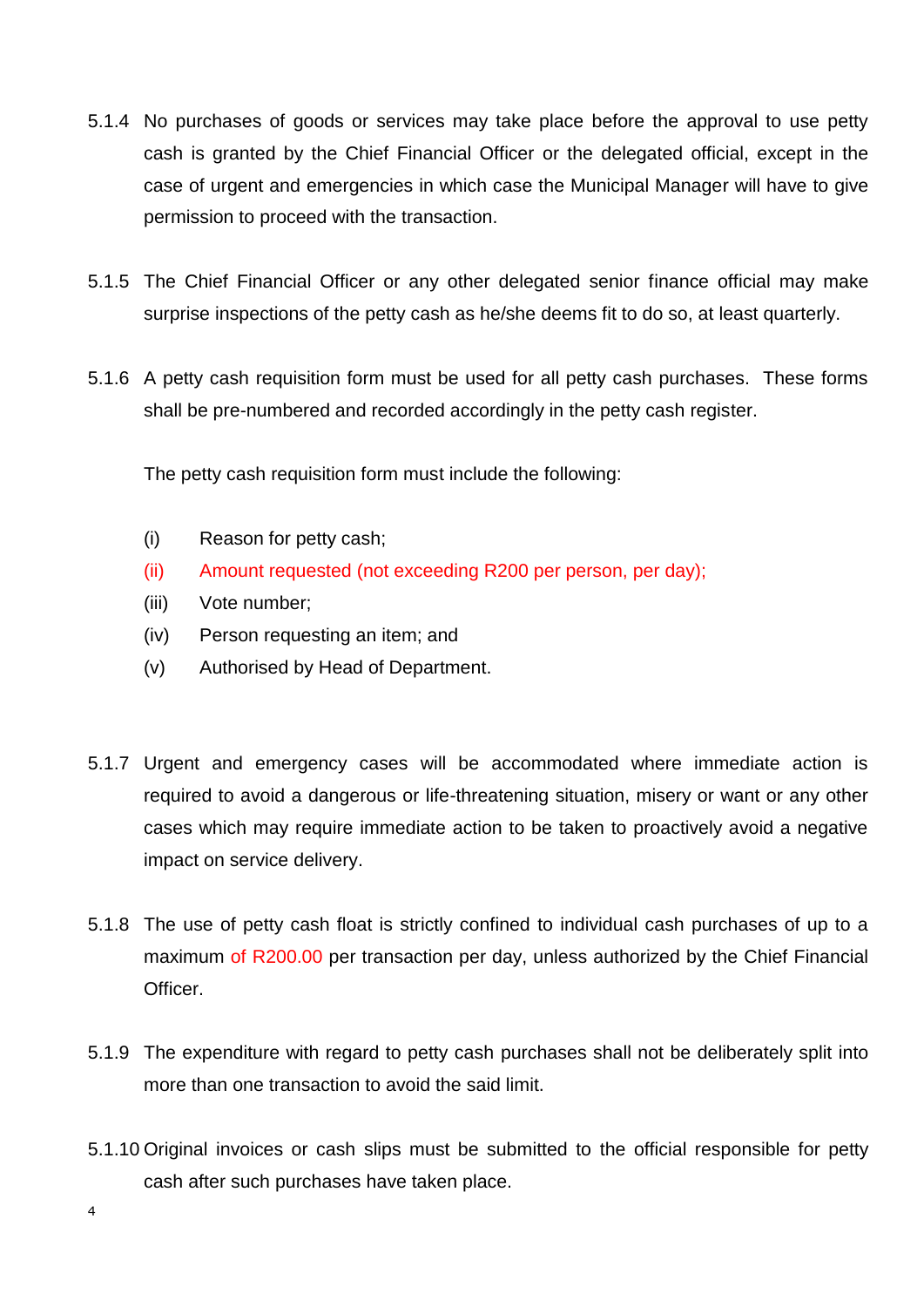5.1.11 The face of the original invoice or cash slip must contain the following:

- $\triangleright$  The words "tax invoice" in a prominent place,
- $\triangleright$  Trading name, address and VAT registration number of the supplier (where applicable),
- $\triangleright$  Serialized tax invoice number/reference.
- $\triangleright$  Date of the tax invoice.
- $\triangleright$  Name and address of the recipient eMadlangeni Local Municipality (where applicable),
- $\triangleright$  VAT registration number of the recipient (where applicable),
- $\triangleright$  Accurate description of the good or services supplied,
- $\triangleright$  Quantity of good or services supplied,
- Total selling price charged including VAT. The VAT must be shown separately (where applicable).
- 5.1.12 Failure by any official to submit the invoices or cash slips within the period of 5 days from the date when petty cash was issued (This period will exclude public holidays and weekends that fall within it) will result in such total amount of purchases being recovered from the salary of the requisitioner (Non-Refundable/Non-Reversible).
- 5.1.13 Certain types of transactions may be excluded from the petty cash purchases in the case where it is considered necessary to do so e.g. day to day maintenance, stationery, subsistence and traveling claims, loans, payment of personal remuneration to any person whatsoever, instalment invoices, etc.
- 5.1.14 The related low valued items which are required to be purchased repetitively on a daily, weekly and monthly basis may not each time be purchased by means of petty cash. These requirements have to be consolidated, quantified and therefore procured through the normal procurement process, e.g. coffee and milk for boardrooms committee meetings if those items are required on a regular basis.
- 5.1.15 The Expenditure Accountant must submit a monthly reconciliation report to the Finance Manager, containing the total number and value of petty cash purchases for each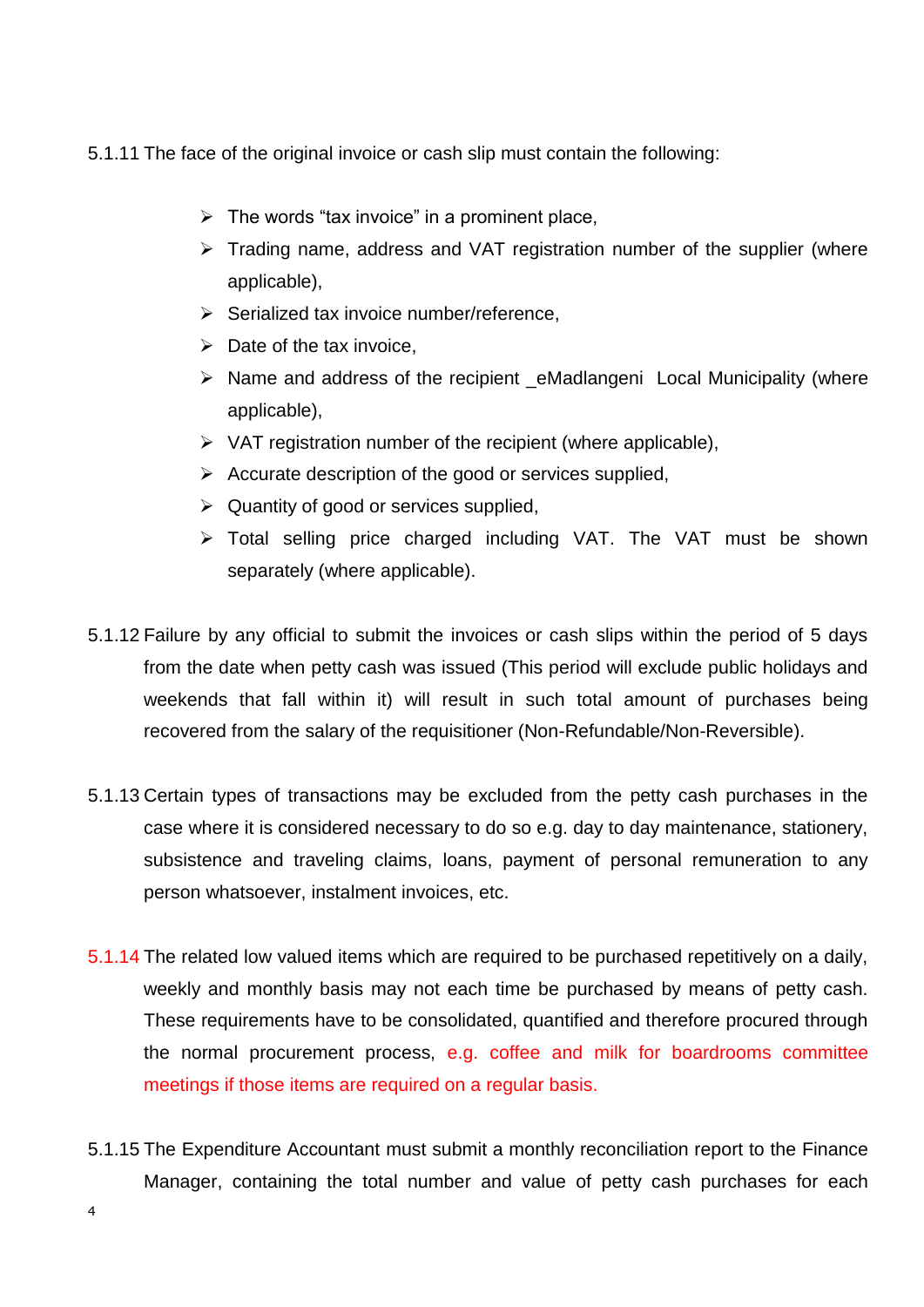month, including the opening balance and closing balance as well as the names of suppliers where goods and services have been purchased.

## **6 ARRANGEMENT FOR SUBMISSIONS WITH REGARD TO THE REQUESTS TO UTILISE PETTY CASH**

All submissions regarding the request to utilize petty cash must be forwarded to the SCM unit preferably two days before the date on which the petty cash is required. Poor planning will not be justifiable reason to deviate from this provision.

#### **7 CUSTODY AND SAFEKEEPING OF PETTY CASH**

The office and the safe where Petty Cash is maintained must always be locked and the keys must be kept in a safe place which is known by the custodian of the petty cash.

- 7.1.1 Any shortages in respect of a petty cash float must be reimbursed immediately by the responsible official;
- 7.1.2 If petty cash is lost, the official responsible for petty cash will be held liable; and
- 7.1.3 Where a petty cash float is stolen the incident must be reported promptly to Chief Financial Officer in the required format, after a case has been logged at the South African Police Services.

#### **8 ACCESS TO THE PETTY CASH**

The use of petty cash should be freely accessible by all staff members provided that the correct processes have been followed. The Expenditure Clerk is the only staff member authorized to issue petty cash not unless.

#### **9 RECONCILLIATION OF PETTY CASH FLOAT**

- 9.1 When the cash in the Petty Cash Float is almost exhausted, the Petty Cash register must be balanced and reconciled by the Expenditure Accountant as follows:
	- 9.1.1.1 Counts the Petty Cash money at hand and confirm the monthly closing balance of cash at hand as reflected in the Petty Cash register.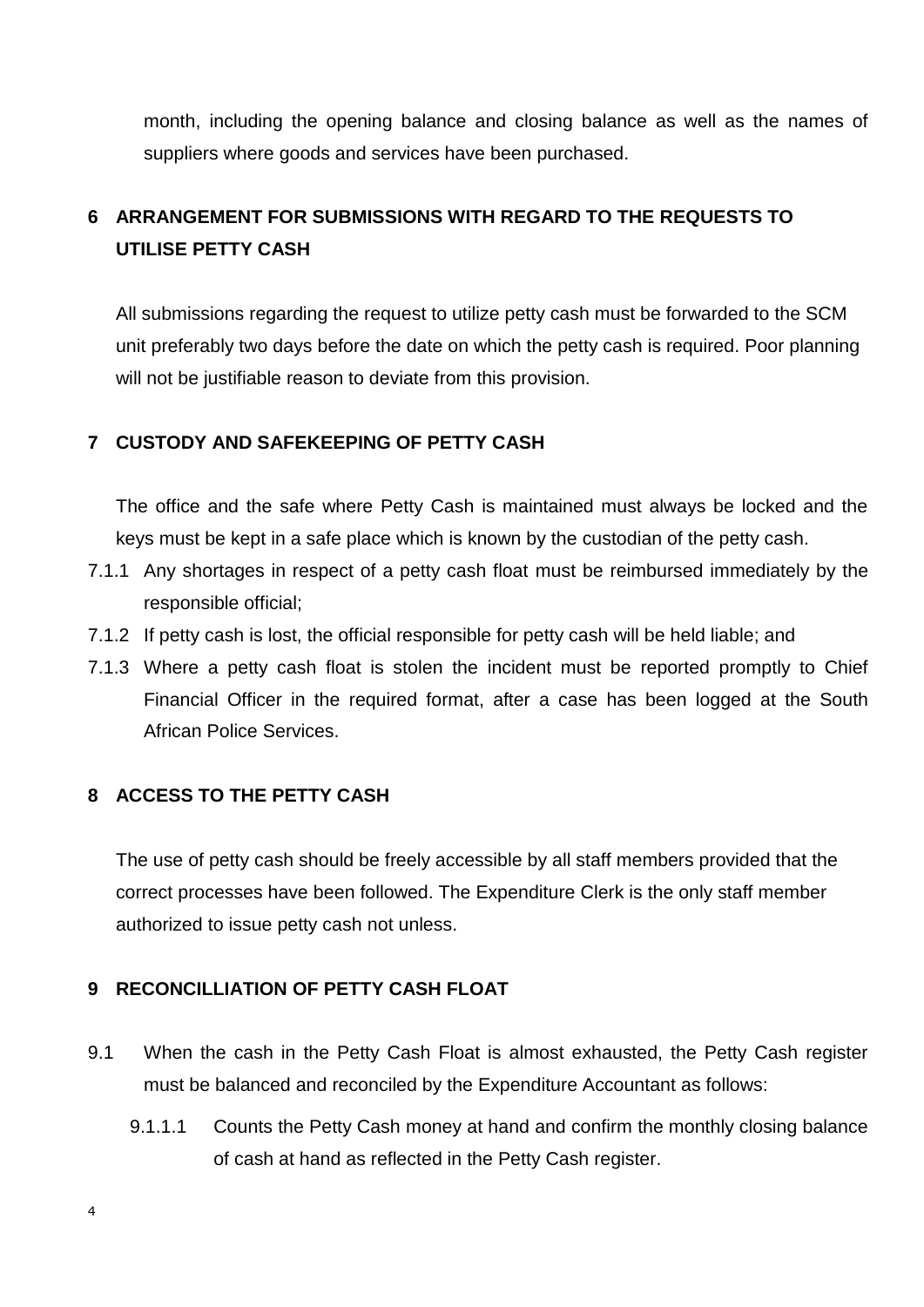- 9.1.1.2 Adds up all the receipts submitted as proof of payment and agrees the total to the total reflected in the Petty Cash register.
- 9.1.1.3 Verifies that the total Petty Cash as at the beginning of the month plus receipts less payments for the month equals the Petty Cash on hand at the end of month.
- 9.1.1.4 Reconciles the Petty Cash total on hand with the requisition forms, vouchers and other supporting documentation.
- 9.2 When Such reconciliation procedure as stated above should be performed at the end of the month and it should be ensured that the Petty Cash Float balances to the closing ledger balance.
	- 9.3 The official responsible for the review of the Petty Cash funds and petty cash register, signs as proof of the review.
	- 9.4 The Chief Financial Officer, Finance Manager, internal or external auditors of the Municipality may at any stage without prior notice, perform an audit of petty cash count to confirm the cash balance.
	- 9.5 Internal audit should make surprise inspections of the Petty Cash at least once per quarter and perform the following procedures:
		- 9.5.1 Inspect the Petty Cash vouchers to ensure that all items on the voucher are items usually used by the Municipality in the performance of duties and that no purchase was made for personal use.
		- 9.5.2 Performs a cash count, in the presence of the official responsible for Petty Cash.
	- 9.6 Any shortages or surplus funds concerning Petty Cash must immediately be paid in at the cashier and the reason for the shortage/ surplus must be investigated by the senior official appointed by Municipal Manager or Chief Financial Officer for rectification.
		- 9.6.1 At year end a cash count should be performed on all advances to ensure that the cash on hand agrees with the general ledger account. A cash count working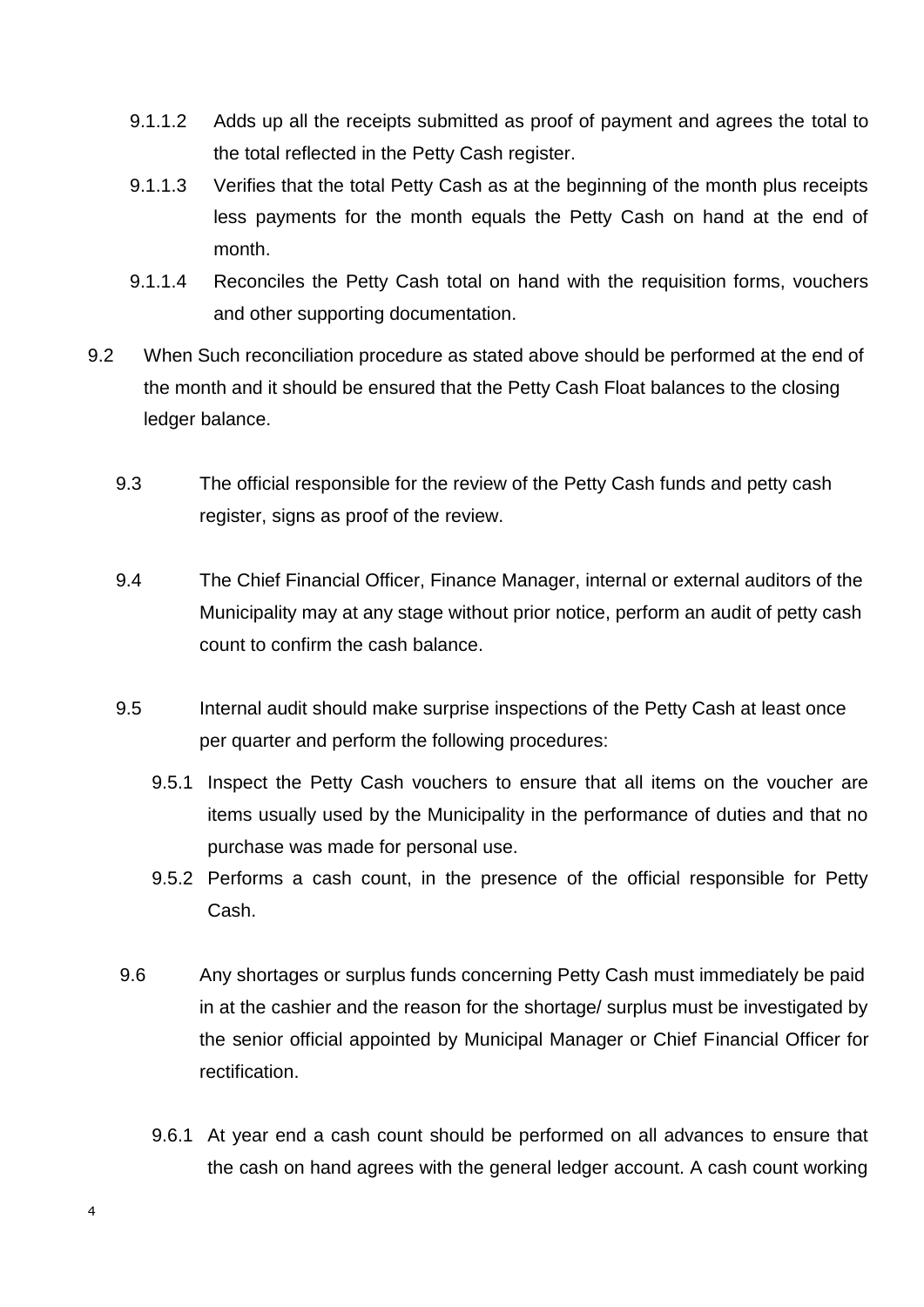paper should be prepared as evidence of the cash count (preferably an Internal Auditor), the official responsible for Petty Cash and Senior Official of the Expenditure Section should sign the working paper as evidence of the cash count.

#### **10 REPLENISHMENT OF PETTY CASH**

- 10.1 Petty cash will only be replenished if the petty cash has reached a minimum amount of R2000.00. A maximum amount of R 3000 will be kept in the petty cash office in order to minimize and avoid the risk relating to theft and loss.
- 10.2 Petty Cash Float shall be reimbursed by means of an uncrossed cheque where such replenishment will be approved by the Chief Financial Officer and the cheque signed by Chief Financial Officer and one other cheque signatory. The Petty Cash shall be reimbursed by cheque through the normal Financial System in use.
- 10.3 The schedule of petty cash vouchers (petty cash expenses) should be drawn up for approval by the Chief Financial Officer before submission for issuing of a reimbursement cheque.
- 10.4 Replenishment of the petty cash float will be undertaken after the balancing and reconciliation of the petty cash register has been reviewed by Finance Manager and approved by the Chief Financial Officer.
- 10.5 A cheque must be made out to the Chief Financial Officer for the replenishment of the petty cash float and such cheque must be cashed by the Expenditure Accountant or any other person delegated by Chief Financial Officer within the expenditure unit who must record the amount received in the petty cash register.

#### **11 PETTY CASH REGISTER**